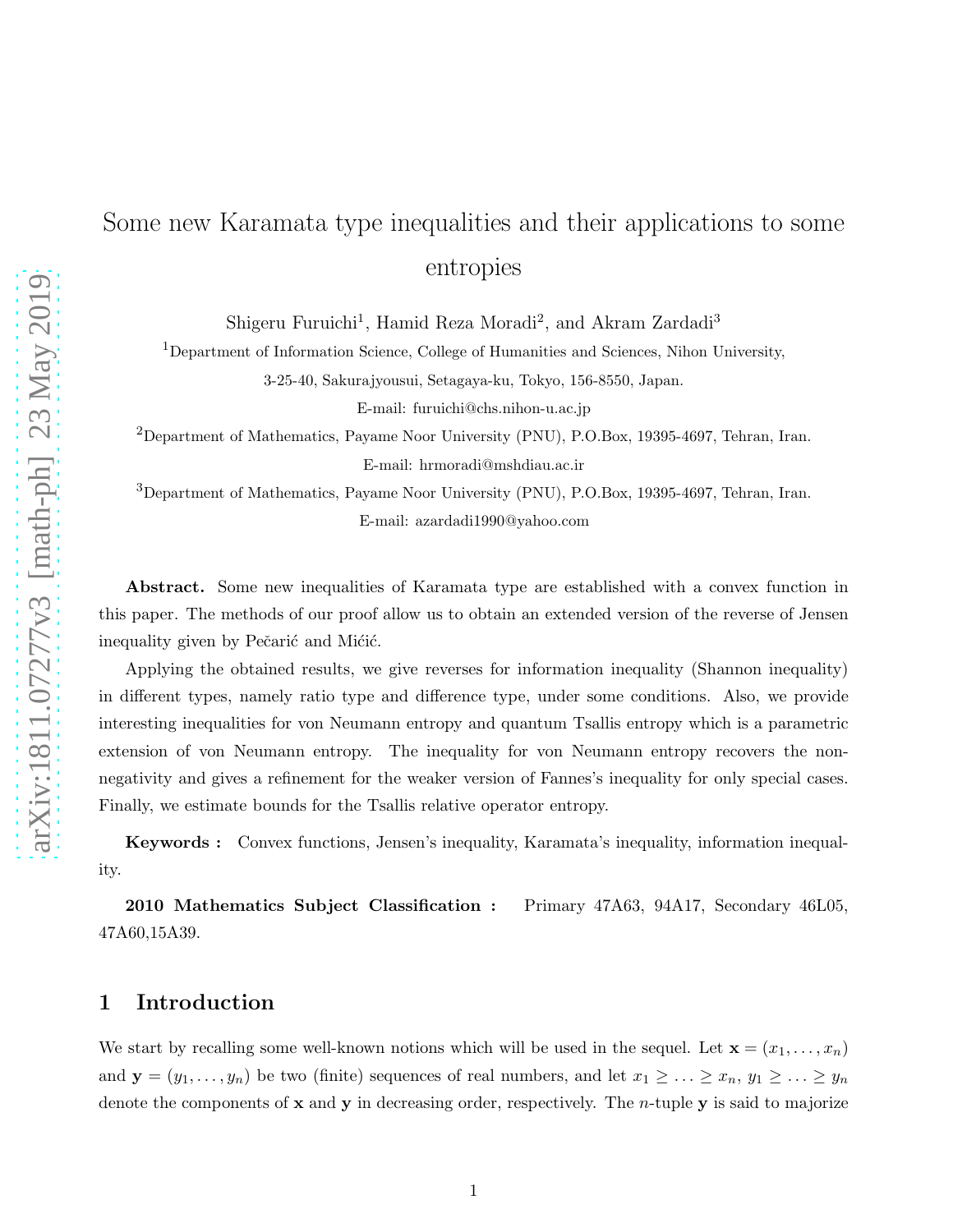**x** (or **x** is to be majorized by **y**) in symbols  $\mathbf{x} \prec \mathbf{y}$ , if

$$
\sum_{i=1}^{k} x_i \le \sum_{i=1}^{k} y_i \text{ holds for } k = 1, ..., n-1, \text{ and } \sum_{i=1}^{n} x_i = \sum_{i=1}^{n} y_i.
$$

In what follows,  $\mathscr H$  means a complex Hilbert space with inner product  $\langle \cdot, \cdot \rangle$  and  $\mathbb B(\mathscr H)$  is the algebra of all bounded linear operators on  $\mathscr{H}$ . We denote by  $\mathbb{B}(\mathscr{H})_h$  the real subspace of all self-adjoint operators on  $\mathscr{H}$  and by  $\mathbb{B}(\mathscr{H})_+$  the set of all positive invertible operators in  $\mathbb{B}(\mathscr{H})_h$ . Here the symbol  $\mathbf{1}_{\mathscr{H}}$  denotes the identity operator on  $\mathscr{H}$ . We write  $A \geq 0$  to mean that the operator A is positive. If  $A - B \geq 0$ , then we write  $A \geq B$ . A linear map  $\Phi : \mathbb{B}(\mathcal{H}) \to \mathbb{B}(\mathcal{K})$  is positive if  $\Phi(A) \geq 0$  whenever  $A \geq 0$ . It is said to be unital if  $\Phi(1_{\mathscr{H}}) = 1_{\mathscr{K}}$ . For a real-valued function f of a real variable and a self-adjoint operator  $A \in \mathbb{B}(\mathscr{H})_h$ , the value  $f(A)$  is understood by means of the functional calculus for self-adjoint operators. We use the symbol  $J$  as an interval on  $\mathbb R$  in the sequel.

We start with an elegant result as part of the motivation for this paper.

**Theorem 1.1. (Karamata's inequality [\[11\]](#page-11-0))** Let  $f : J \to \mathbb{R}$  be a convex function and  $\mathbf{x} =$  $(x_1, \ldots, x_n)$ ,  $\mathbf{y} = (y_1, \ldots, y_n)$  be two *n*-tuples such that  $x_i, y_i \in J$   $(i = 1, \ldots, n)$ . Then

$$
\mathbf{x} \prec \mathbf{y} \Leftrightarrow \sum_{i=1}^{n} f(x_i) \leq \sum_{i=1}^{n} f(y_i).
$$

The following extension of majorization theorem is due to Fuchs [\[4\]](#page-11-1):

<span id="page-1-1"></span>**Theorem 1.2.** ([\[4\]](#page-11-1)) Let  $f : J \to \mathbb{R}$  be a convex function,  $\mathbf{x} = (x_1, \ldots, x_n)$ ,  $\mathbf{y} = (y_1, \ldots, y_n)$  two decreasing *n*-tuples such that  $x_i, y_i \in J$   $(i = 1, ..., n)$ , and  $\mathbf{p} = (p_1, ..., p_n)$  be a real *n*-tuple such that

<span id="page-1-0"></span>
$$
\sum_{i=1}^{k} p_i x_i \le \sum_{i=1}^{k} p_i y_i \quad \text{for } k = 1, \dots, n-1, \text{ and } \sum_{i=1}^{n} p_i x_i = \sum_{i=1}^{n} p_i y_i. \tag{1.1}
$$

*Then*

$$
\sum_{i=1}^{n} p_i f(x_i) \le \sum_{i=1}^{n} p_i f(y_i).
$$
\n(1.2)

The conditions  $(1.1)$  are sometimes called p-majorization [\[1\]](#page-11-2). See also Section A in Chapter 14 in [\[12\]](#page-11-3).

As an application of Theorem [1.2,](#page-1-1) we have the following inequality related to m-th moment:

$$
\sum_{i=1}^{n} p_i (x_i - \overline{x})^m \le \sum_{i=1}^{n} p_i (y_i - \overline{y})^m,
$$

where  $\overline{x} \equiv \sum_{i=1}^n p_i x_i$  and  $\overline{y} \equiv \sum_{i=1}^n p_i y_i$ . Indeed, this case satisfies the conditions [\(1.1\)](#page-1-0) and the function  $f(x) = (x - \overline{x})^m$  is convex for  $m \ge 1$ .

In this paper, we obtain a complementary inequality to Karamata's inequality. It is an extension of the inequality due to Pečarić and Mićić. Let f be a convex function on the interval  $[m, M]$ ,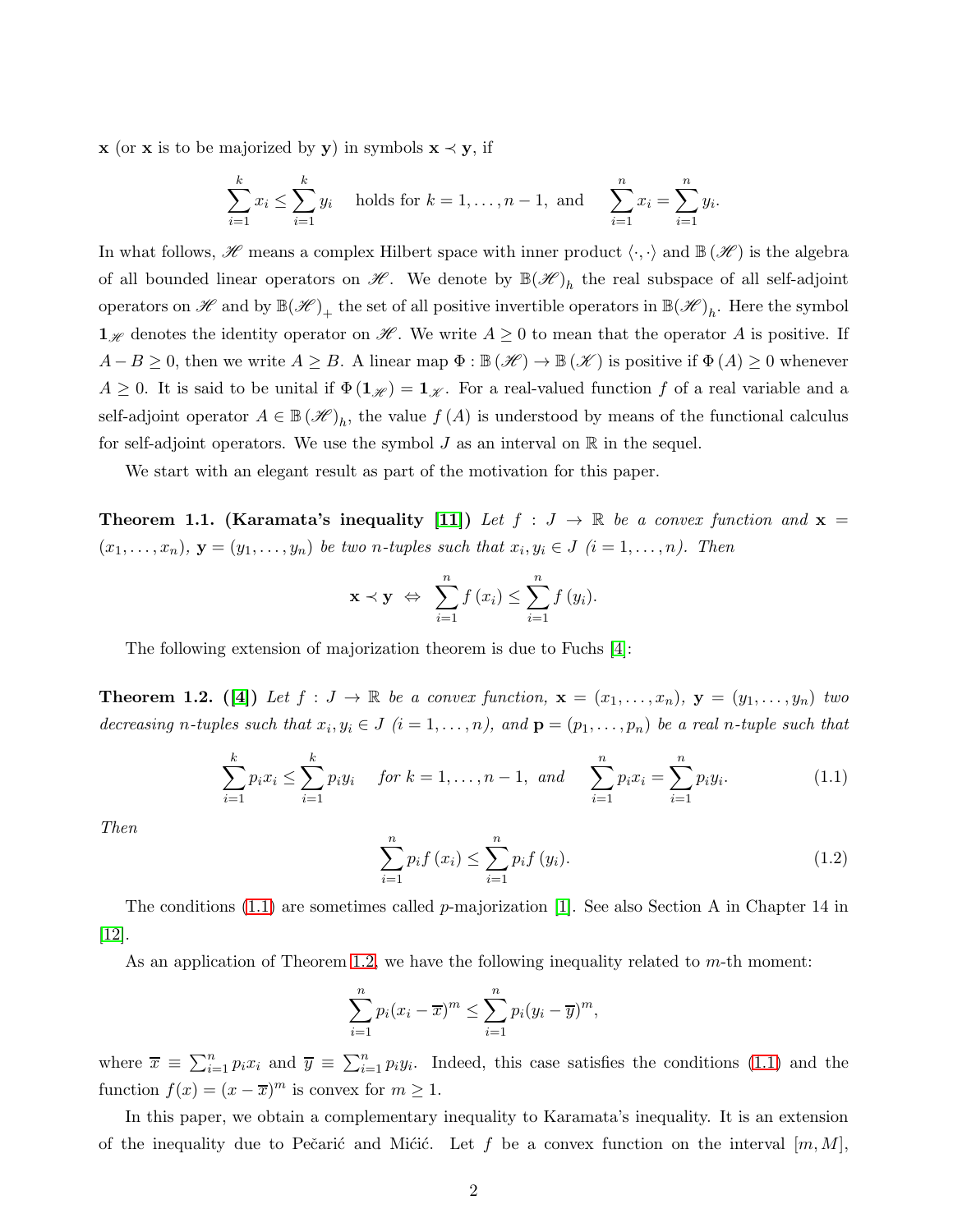$(A_1,\ldots,A_n), (B_1,\ldots,B_n)$  be two *n*-tuples of self-adjoint operators with  $m\mathbf{1}_{\mathscr{H}} \leq A_i, B_i \leq M\mathbf{1}_{\mathscr{H}}$  $(i = 1, \ldots, n)$  and  $p_1, \ldots, p_n$  be positive scalars with  $\sum_{i=1}^n p_i = 1$ . We prove, among other inequalities, if  $\sum_{i=1}^{n} p_i A_i = \sum_{i=1}^{n} p_i B_i$ , then for a given  $\alpha \geq 0$ 

$$
\sum_{i=1}^{n} p_i f(A_i) \leq \beta + \alpha \sum_{i=1}^{n} p_i f(B_i),
$$

where  $\beta = \max_{t \in [m,M]} \{ a_f t + b_f - \alpha f(t) \}$  with the notations  $a_f = \frac{f(M)-f(m)}{M-m}$  $\frac{M)-f(m)}{M-m}$  and  $b_f = \frac{Mf(m)-mf(M)}{M-m}$ M−m which will be used throughout this paper. Some applications and remarks are given as well.

## 2 Main Results

In order to prove our main result we need the following lemma.

<span id="page-2-3"></span>**Lemma 2.1.** Let  $f: J \to \mathbb{R}$  be a convex function,  $A_i \in \mathbb{B}(\mathcal{H})_h$   $(i = 1, ..., n)$  with the spectra in  $J$ , and let  $\Phi_i : \mathbb{B}(\mathscr{H}) \to \mathbb{B}(\mathscr{K})$   $(i = 1, ..., n)$  be positive linear mappings such that  $\sum_{i=1}^n \Phi_i(\mathbf{1}_{\mathscr{H}}) = \mathbf{1}_{\mathscr{K}}$ . *Then for any*  $x \in \mathcal{K}$  *with*  $||x|| = 1$ *,* 

<span id="page-2-2"></span>
$$
f\left(\left\langle \sum_{i=1}^{n} \Phi_{i}\left(A_{i}\right) x, x\right\rangle\right) \leq \left\langle \sum_{i=1}^{n} \Phi_{i}\left(f\left(A_{i}\right)\right) x, x\right\rangle. \tag{2.1}
$$

*Proof.* It is well-known that if f is a convex function on an interval J, then for each point  $(s, f(s))$ , there exists a real number  $C_s$  such that

$$
f(s) + C_s(t - s) \le f(t), \quad \text{for all } t \in J.
$$
\n
$$
(2.2)
$$

(Of course, if f is differentiable at s, then  $C_s = f'(s)$ .)

Fix  $s \in J$ . Since J contains the spectra of the  $A_i$  for  $i = 1, \ldots, n$ , we may replace t in the above inequality by  $A_i$ , via a functional calculus to get

$$
f(s) \mathbf{1}_{\mathscr{H}} + C_s A_i - C_s s \mathbf{1}_{\mathscr{H}} \leq f(A_i).
$$

Applying the positive linear mappings  $\Phi_i$  and summing on i from 1 to n, this implies

<span id="page-2-0"></span>
$$
f(s)\mathbf{1}_{\mathscr{K}}+C_{s}\sum_{i=1}^{n}\Phi_{i}(A_{i})-C_{s}s\mathbf{1}_{\mathscr{K}}\leq\sum_{i=1}^{n}\Phi_{i}(f(A_{i})).
$$
\n(2.3)

The inequality [\(2.3\)](#page-2-0) easily implies, for any  $x \in \mathcal{K}$  with  $||x|| = 1$ ,

<span id="page-2-1"></span>
$$
f(s) + C_s \left\langle \sum_{i=1}^n \Phi_i(A_i) \, x, x \right\rangle - C_s \, s \le \left\langle \sum_{i=1}^n \Phi_i(f(A_i)) \, x, x \right\rangle. \tag{2.4}
$$

On the other hand, since  $\sum_{i=1}^n \Phi_i(\mathbf{1}_{\mathscr{H}}) = \mathbf{1}_{\mathscr{K}}$  we have  $\langle \sum_{i=1}^n \Phi_i(A_i) \, x, x \rangle \in J$  where  $x \in \mathscr{K}$  with  $||x|| = 1$ . Therefore, we may replace s by  $\langle \sum_{i=1}^n \Phi_i(A_i) x, x \rangle$  in [\(2.4\)](#page-2-1). This yields [\(2.1\)](#page-2-2).  $\Box$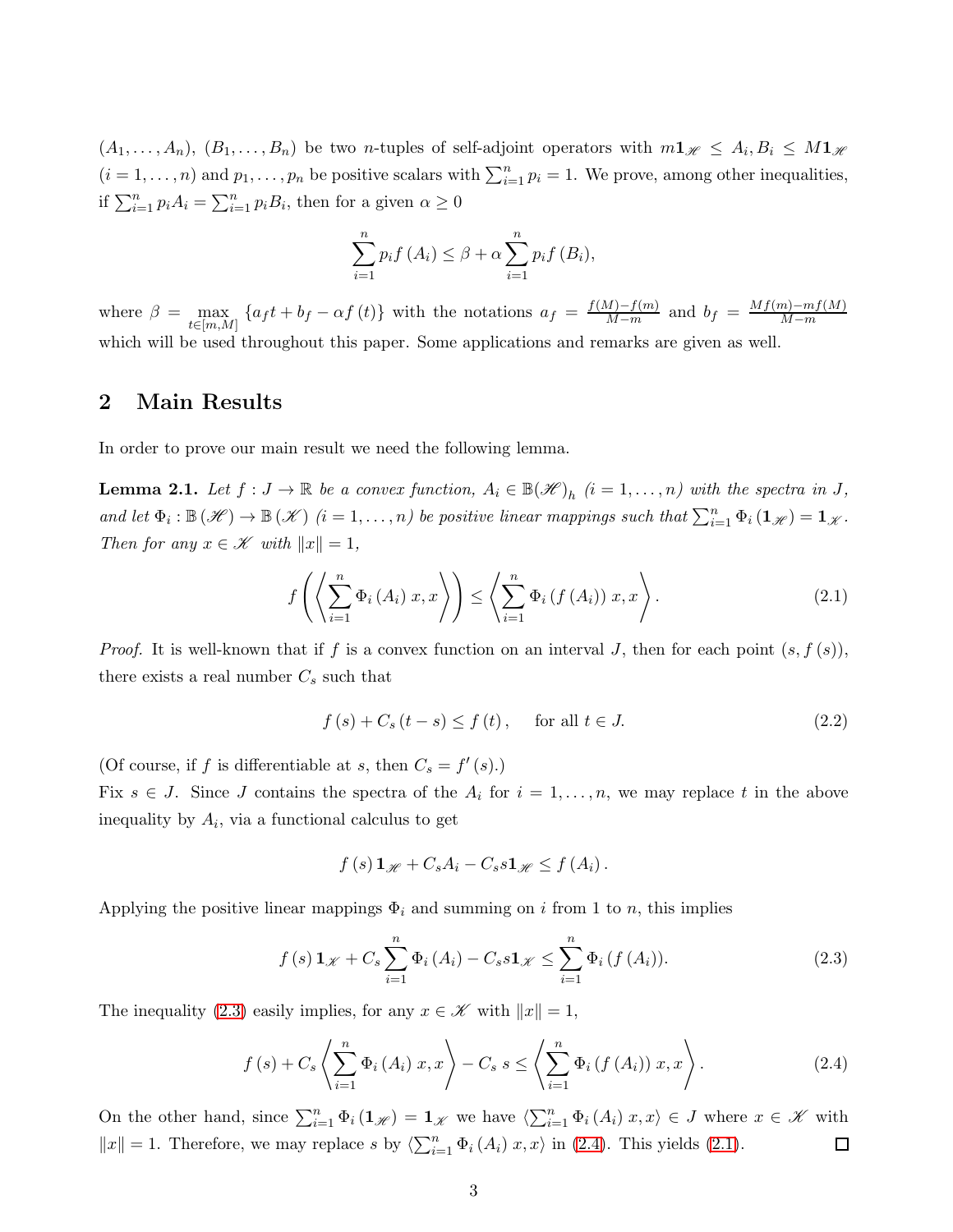Remark 2.1. *It is worth to remark that the inequality* [\(2.1\)](#page-2-2) *is the extension of [\[3,](#page-11-4) Theorem 1].*

We now state our first result.

<span id="page-3-3"></span>**Theorem 2.1.** Let  $f : [m, M] \to \mathbb{R}$  be a convex function,  $A_i, B_i \in \mathbb{B}(\mathcal{H})_h$   $(i = 1, ..., n)$  with the  $spectra$  in  $[m, M]$ , and let  $\Phi_i : \mathbb{B}(\mathscr{H}) \to \mathbb{B}(\mathscr{K})$   $(i = 1, \ldots, n)$  be positive linear mappings such that  $\sum_{i=1}^{n} \Phi_i (\mathbf{1}_{\mathscr{H}}) = \mathbf{1}_{\mathscr{K}}$ *.* If  $\sum_{i=1}^{n} \Phi_i (A_i) = \sum_{i=1}^{n} \Phi_i (B_i)$ *, then for a given*  $\alpha \geq 0$ 

$$
\sum_{i=1}^{n} \Phi_i(f(A_i)) \leq \beta \mathbf{1}_{\mathscr{K}} + \alpha \sum_{i=1}^{n} \Phi_i(f(B_i)),
$$

*where*

<span id="page-3-4"></span>
$$
\beta = \max_{t \in [m,M]} \left\{ a_f t + b_f - \alpha f(t) \right\}.
$$
\n(2.5)

*Proof.* Since f is a convex function, for any  $t \in [m, M]$  we can write

<span id="page-3-0"></span>
$$
f(t) \le a_f t + b_f. \tag{2.6}
$$

It follows from the inequality [\(2.6\)](#page-3-0) that

$$
f(A_i) \leq a_f A_i + b_f \mathbf{1}_{\mathscr{H}}.
$$

Applying a positive linear mapping  $\Phi_i$  and summing, we obtain

$$
\sum_{i=1}^{n} \Phi_i \left( f \left( A_i \right) \right) \le a_f \sum_{i=1}^{n} \Phi_i \left( A_i \right) + b_f \mathbf{1}_{\mathscr{K}}.
$$

So for any  $x \in \mathcal{K}$  with  $||x|| = 1$ , we have

$$
\left\langle \sum_{i=1}^n \Phi_i \left( f \left( A_i \right) \right) x, x \right\rangle \le a_f \left\langle \sum_{i=1}^n \Phi_i \left( A_i \right) x, x \right\rangle + b_f.
$$

Whence for a given  $\alpha \geq 0$ ,

$$
\left\langle \sum_{i=1}^{n} \Phi_i(f(A_i))x, x \right\rangle - \alpha \left\langle \sum_{i=1}^{n} \Phi_i(f(B_i))x, x \right\rangle
$$
  

$$
\leq a_f \left\langle \sum_{i=1}^{n} \Phi_i(A_i)x, x \right\rangle + b_f - \alpha f \left( \left\langle \sum_{i=1}^{n} \Phi_i(B_i)x, x \right\rangle \right)
$$
 (2.7)

$$
= a_f \left\langle \sum_{i=1}^n \Phi_i(A_i)x, x \right\rangle + b_f - \alpha f \left( \left\langle \sum_{i=1}^n \Phi_i(A_i)x, x \right\rangle \right)
$$
\n
$$
\leq \beta,
$$
\n(2.8)

where for the inequality  $(2.7)$  we have used Lemma [2.1,](#page-2-3) and the equality  $(2.8)$  follows from the fact that  $\sum_{i=1}^{n} \Phi_i(A_i) = \sum_{i=1}^{n} \Phi_i(B_i)$ . Consequently,

$$
\left\langle \sum_{i=1}^{n} \Phi_i(f(A_i))x, x \right\rangle \leq \beta + \alpha \left\langle \sum_{i=1}^{n} \Phi_i(f(B_i))x, x \right\rangle
$$

for any  $x \in \mathcal{K}$  with  $||x|| = 1$ .

<span id="page-3-2"></span><span id="page-3-1"></span> $\Box$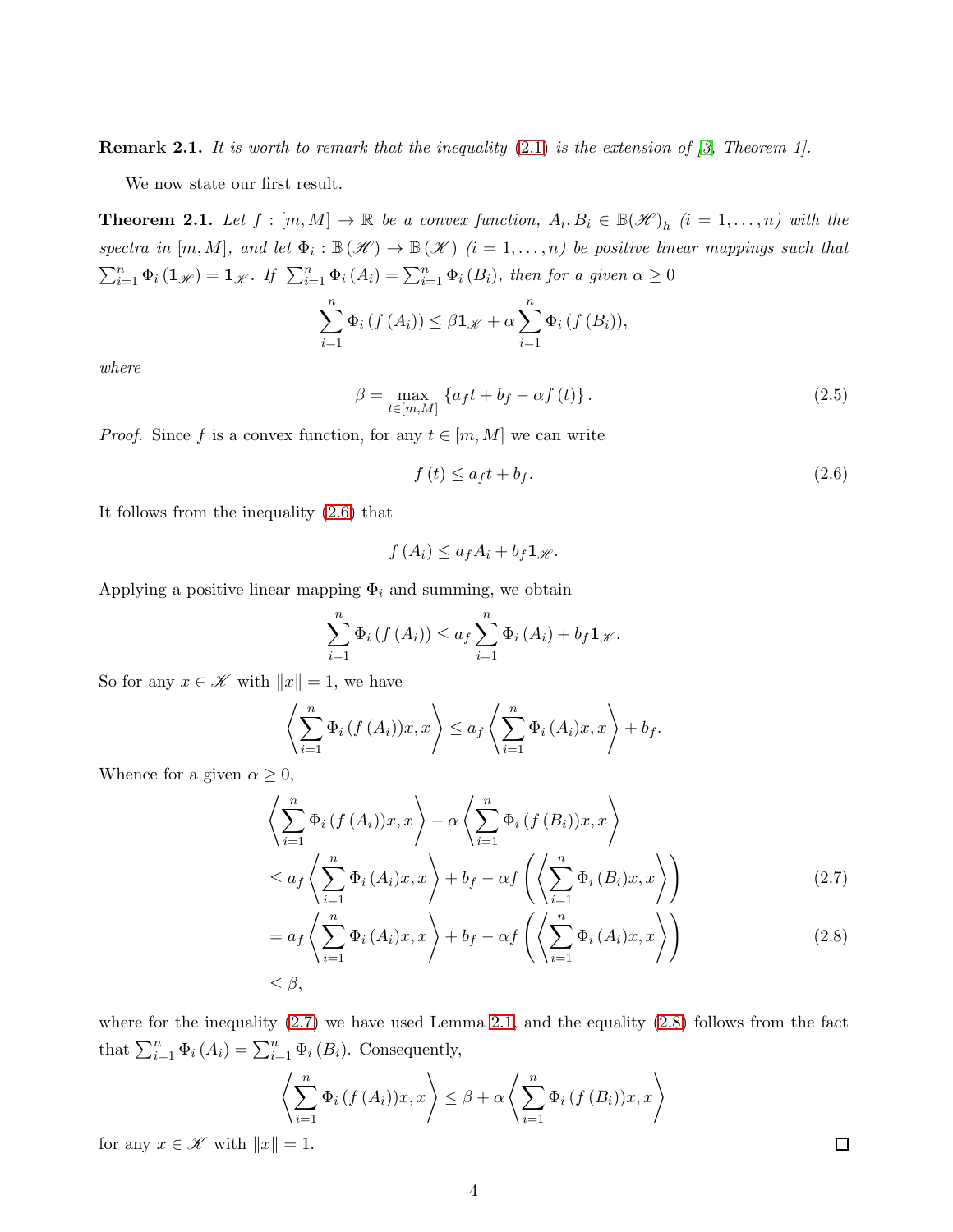**Remark 2.2.** If  $f : [m, M] \to \mathbb{R}$  is concave function, then the reverse inequality is valid in Theorem [2.1](#page-3-3) with  $\beta = \min_{t \in [m,M]} \{ a_f t + b_f - \alpha f(t) \}.$ 

<span id="page-4-3"></span>**Remark 2.3.** In Theorem [2.1,](#page-3-3) we put  $m = 0$ ,  $M = 1$ ,  $f(t) = t \log t$ ,  $n = 1$  and  $\Phi_i = \frac{1}{\dim \mathcal{H}}$ Tr.  $\text{Tr}: \mathbb{B}(\mathscr{H}) \to \mathbb{R}$  *is a usual trace. Since*  $\lim_{t\to 0+} t \log t = 0$ *, we use the usual convention*  $f(0) = 0$  *in standard information theory* [\[2\]](#page-11-5)*.* Then, we have  $a_{t \log t} = b_{t \log t} = 0$  and  $\beta = \max_{0 \le t \le 1} (-\alpha t \log t) = \frac{\alpha}{e}$ *by easy computations. Therefore, for two positive operators*  $A, B$  *satisfying*  $Tr[A] = Tr[B] = 1$  *(then the condition*  $\sum_{i=1}^{n} \Phi_i(A_i) = \sum_{i=1}^{n} \Phi_i(B_i)$  *is trivially satisfied*), we have the following interesting *inequality:*

<span id="page-4-0"></span>
$$
\alpha H(B) \le H(A) + \frac{\alpha}{e} \dim \mathcal{H}, \quad (\alpha \ge 0)
$$
\n(2.9)

*where*  $H(X) \equiv -\text{Tr}[X \log X]$  *is von Neumann entropy (quantum mechanical entropy)* [\[13\]](#page-11-6) for a self*adjoint positive operator* X *with unit trace. The inequality recovers the non-negativity*  $H(A) \geq 0$ , *which is a fundamental property of von Neumann entropy, by taking*  $\alpha = 0$ *. Also we obtain the inequality:*

<span id="page-4-1"></span>
$$
|H(A) - H(B)| \le \frac{\dim \mathcal{H}}{e},\tag{2.10}
$$

*by taking*  $\alpha = 1$  *in* [\(2.9\)](#page-4-0) *and performing a replacement* A *and* B. It may be interesting to compare the *inequality given* [\(2.10\)](#page-4-1) *and the weaker version of Fannes's inequality [\[13,](#page-11-6) (11.45)]:*

<span id="page-4-2"></span>
$$
|H(A) - H(B)| \le \text{Tr}[|A - B|] \log \dim \mathcal{H} + \frac{1}{e}.
$$
\n(2.11)

*If the dimension of Hilbert space*  $\mathcal{H}$  *is largethen the upper bound of* [\(2.11\)](#page-4-2) *is trivially tighter than that of [\(2.10\)](#page-4-1).* When dim  $\mathcal{H} = 1$ , both upper bounds coincide. For example, for the simple case  $Tr[|A - B|] = 1$ , the upper bound of [\(2.10\)](#page-4-1) is tighter than that of [\(2.11\)](#page-4-2) when dim  $\mathcal{H} \leq 5$ , while the *upper bound of* [\(2.11\)](#page-4-2) *is tighter than that of* [\(2.10\)](#page-4-1) when dim  $\mathcal{H} \geq 6$ *. As a conclusion, the inequality [\(2.11\)](#page-4-2) gives tighter upper bound than ours in almost cases. That is, our inequality [\(2.10\)](#page-4-1) gives a refinement for the weaker version of Fannes's inequality for only special cases.*

The method given in Remark [2.3](#page-4-3) is applicable to a generalized function in the following.

**Remark 2.4.** We use same setting in Remark [2.3](#page-4-3) except for the function  $f_r(t) = \frac{t-t^{1-r}}{r}$  $\int_{r}^{t}$  *for*  $t >$ 0 and  $0 < r \leq 1$ . Note that  $\lim_{r\to 0} f_r(t) = t \log t$  so  $f_r(t)$  is a parametric generalization of the *function* t log t used in Remark [2.3.](#page-4-3) We easily find  $f''_r(t) = (1 - r)t^{-r-1} \geq 0$  and  $a_{f_r} = b_{f_r} = 0$ . *Then*  $\beta = \max_{0 \le t \le 1} g_{r,\alpha}(t)$ *, where*  $g_{r,\alpha}(t) \equiv \frac{\alpha}{r}$  $\frac{\alpha}{r}(t^{1-r}-t)$ . By easy computations, we have  $g'_{r,\alpha}(t) =$ α  $\frac{\alpha}{r}\{(1-r)t^{-r}-1\}$  and  $g''_{r,\alpha}(t)=-\alpha(1-r)t^{-r-1}\leq 0$ . Thus  $g_{r,\alpha}$  takes maximum at  $t=(1-r)^{\frac{1}{r}}$  and *then*  $\beta = g_{r,\alpha}((1-r)^{\frac{1}{r}}) = \alpha(1-r)^{\frac{1-r}{r}}$ *. By Theorem [2.1,](#page-3-3) we thus have* 

<span id="page-4-4"></span>
$$
\alpha H_r(B) \le H_r(A) + \alpha (1 - r)^{\frac{1 - r}{r}} \dim \mathcal{H}, \quad (\alpha \ge 0, \ 0 < r \le 1)
$$
 (2.12)

where  $H_r(X) \equiv \frac{1}{r} \text{Tr}[X^{1-r} - X] = -\text{Tr}[X^{1-r} \ln_r X]$  *defined for a self-adjoint positive operator* X *with a unit trace, is often called quantum Tsallis entropy. See [\[6,](#page-11-7) [7\]](#page-11-8), for example. Note that the function*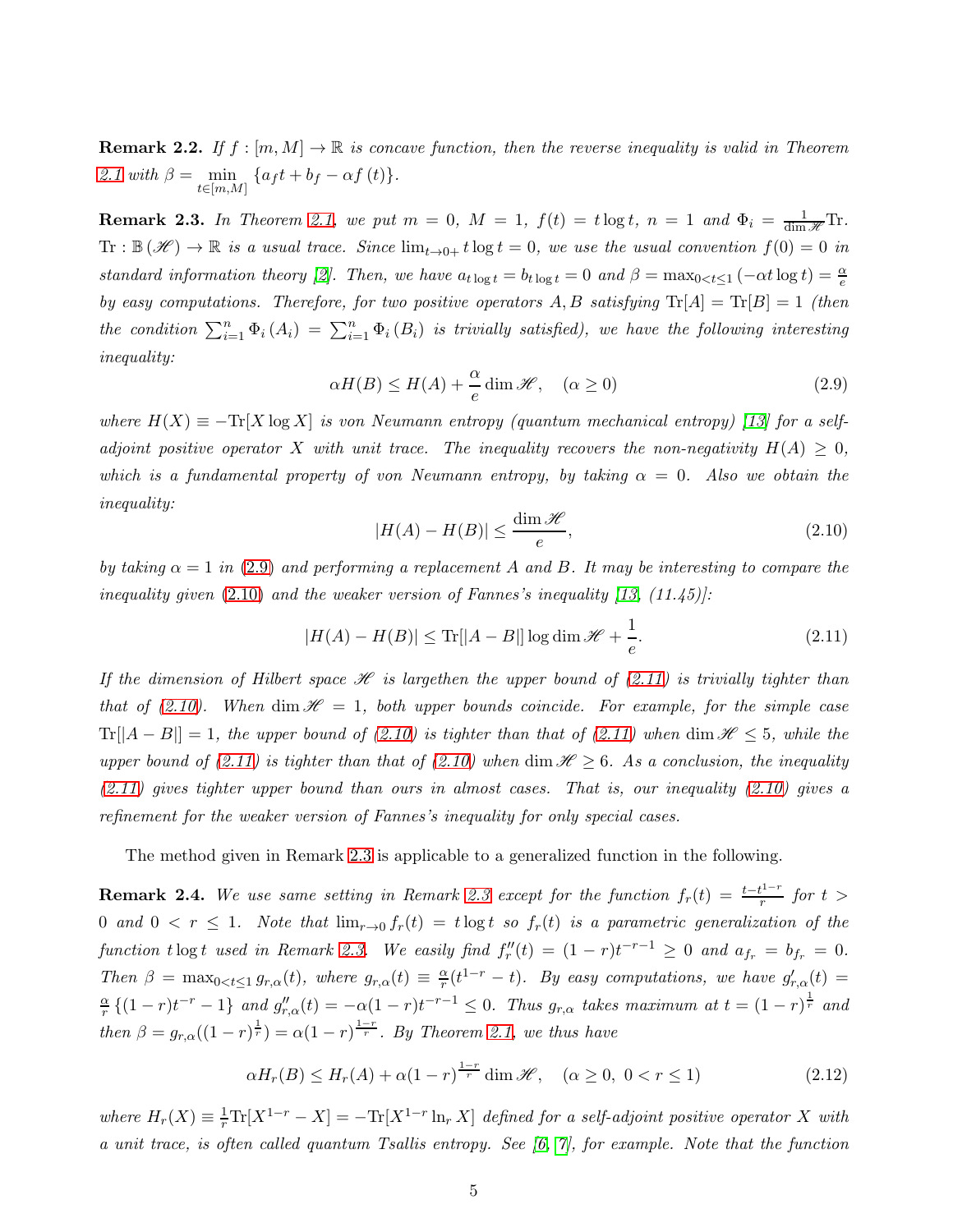$\ln_r t \equiv \frac{t^r - 1}{r}$  $\frac{e-1}{r}$  defined for  $t > 0$  is often called r-logarithmic function and uniformly converges to standard *logarithmic function*  $\log t$  *in the limit*  $r \to 0$ *. Therefore, the inequality* [\(2.12\)](#page-4-4) *recovers the inequality* [\(2.9\)](#page-4-0) *in the limit*  $r \to 0$ , *since*  $\lim_{r\to 0} H_r(A) = H(A)$  *and*  $\lim_{r\to 0} (1-r)^{\frac{1-r}{r}} = \frac{1}{e}$  $\frac{1}{e}$ . Thus we have the *non-negativity*  $H_r(A) \geq 0$  *by taking*  $\alpha = 0$  *and the inequality:* 

<span id="page-5-0"></span>
$$
|H_r(A) - H_r(B)| \le (1 - r)^{\frac{1 - r}{r}} \dim \mathcal{H}
$$
\n(2.13)

*by taking*  $\alpha = 1$  *and performing a replacement* A *and* B. The *inequality* [\(2.13\)](#page-5-0) *recovers the inequality*  $(2.10)$ *, taking the limit of*  $r \rightarrow 0$ *.* 

<span id="page-5-1"></span>**Corollary 2.1.** Let  $f : [m, M] \to \mathbb{R}$  be a convex function,  $A_i, B_i \in \mathbb{B}(\mathcal{H})_h$   $(i = 1, ..., n)$  with the spectra in  $[m, M]$ , and  $p_1, \ldots, p_n$  be positive scalars with  $\sum_{i=1}^n p_i = 1$ . If  $\sum_{i=1}^n p_i A_i = \sum_{i=1}^n p_i B_i$ , *then for a given*  $\alpha \geq 0$ 

$$
\sum_{i=1}^{n} p_i f(A_i) \leq \beta \mathbf{1}_{\mathscr{H}} + \alpha \sum_{i=1}^{n} p_i f(B_i),
$$

*where*  $\beta$  *is defined as in* [\(2.5\)](#page-3-4).

*Proof.* We apply Theorem [2.1](#page-3-3) for positive linear mappings  $\Phi_i : \mathbb{B}(\mathscr{H}) \to \mathbb{B}(\mathscr{H})$  determined by  $\Phi_i: X \mapsto p_i X \ (i=1,\ldots,n).$  $\Box$ 

Apply Corollary [2.1](#page-5-1) to the function  $f(t) = t^r$  for  $r \notin (0, 1)$  and  $f(t) = -t^r$  for  $r \in (0, 1)$ , we have the following.

**Remark 2.5.** Let  $A_i, B_i \in \mathbb{B}(\mathscr{H})_+$   $(i = 1, \ldots, n)$  with the spectra in  $[m, M]$  and  $p_1, \ldots, p_n$  be positive *numbers with*  $\sum_{i=1}^{n} p_i = 1$ *. Put*  $h = M/m$ *. If*  $\sum_{i=1}^{n} p_i A_i = \sum_{i=1}^{n} p_i B_i$ *, then for any*  $r \notin (0, 1)$ *,* 

<span id="page-5-2"></span>
$$
\sum_{i=1}^{n} p_i A_i^r \le K(h, r) \sum_{i=1}^{n} p_i B_i^r,
$$
\n(2.14)

*where the generalized Kantorovich constant [\[10\]](#page-11-9) is defined by*

$$
K(h,r) = \frac{(h^{r} - h)}{(r - 1)(h - 1)} \left(\frac{r - 1}{r} \frac{h^{r} - 1}{h^{r} - h}\right)^{r}.
$$

*In addition, for any*  $r \notin (0, 1)$ 

<span id="page-5-3"></span>
$$
\sum_{i=1}^{n} p_i A_i^r \le C(h, r) + \sum_{i=1}^{n} p_i B_i^r \tag{2.15}
$$

*where*

$$
C(h,r) = m^{r} \left\{ \frac{h - h^{r}}{h - 1} + (r - 1) \left( \frac{h^{r} - 1}{r(h - 1)} \right)^{\frac{r}{r - 1}} \right\}.
$$

*Similarly, we have for*  $r \in (0,1)$ 

<span id="page-5-4"></span>
$$
\sum_{i=1}^{n} p_i A_i^r \ge K(h, r) \sum_{i=1}^{n} p_i B_i^r, \quad \sum_{i=1}^{n} p_i A_i^r \ge C(h, r) + \sum_{i=1}^{n} p_i B_i^r. \tag{2.16}
$$

*Therefore, if we set*  $n = 1$  *and*  $mZ \leq X, Y \leq MZ$  *for self-adjoint positive operators*  $X, Y, Z$ *, then we have the following relations:*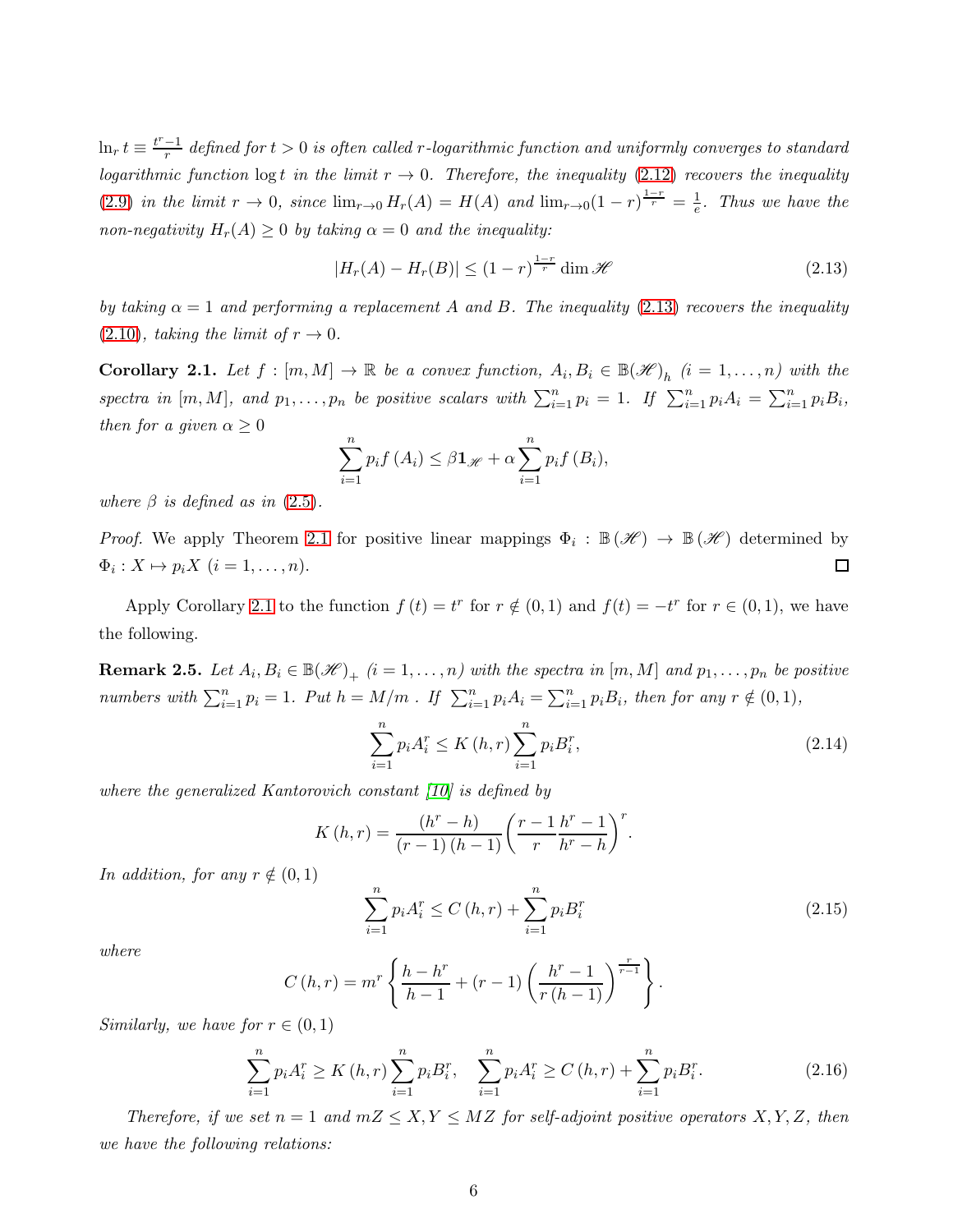• *For*  $r \notin (0, 1)$ *, we have* 

$$
Z\natural_r X \leq K(h,r)Z\natural_r Y, \quad Z\natural_r X \leq C(h,r)Z + Z\natural_r Y.
$$

• *For*  $r \in [0, 1]$ *, we have* 

$$
Z\sharp_r X \geq K(h,r)Z\sharp_r Y, \quad Z\sharp_r X \geq C(h,r)Z + Z\sharp_r Y.
$$

*Where*  $X\natural_r Y = X^{1/2}(X^{-1/2}YX^{-1/2})X^{1/2}$  *for*  $r \in \mathbb{R}$  *and one use the standard symbol*  $\sharp_r$  *for*  $r \in$  $[0, 1]$  *and it is called a weighted geometric mean for two positive operators* X *and* Y, *inserting*  $A =$  $Z^{-1/2}XZ^{-1/2}$  and  $B = Z^{-1/2}YZ^{-1/2}$  in the inequalities [\(2.14\)](#page-5-2), [\(2.15\)](#page-5-3) and [\(2.16\)](#page-5-4)*. Thus we have the following relations.*

*(i)* For  $r \geq 1$ *, we have* 

$$
S_r(Z||X) \le \frac{K(h,r)Z\mathfrak{h}_rY - Z}{r}, \quad S_r(Z||X) \le \frac{C(h,r)}{r}Z + S_r(Z||Y).
$$

*(ii)* For  $r < 0$ *, we have* 

$$
S_r(Z||X) \ge \frac{K(h,r)Z\mathbf{L}_rY - Z}{r}, \quad S_r(Z||X) \ge \frac{C(h,r)}{r}Z + S_r(Z||Y).
$$

*(iii)* For  $0 < r < 1$ *, we have* 

$$
S_r(Z||X) \ge \frac{K(h,r)Z\sharp_rY - Z}{r}, \quad S_r(Z||X) + \frac{C(h,r)}{r}Z \ge S_r(Z||Y).
$$

 $Here S_r(X||Y) \equiv \frac{X\frac{h_r}{Y} - X}{r} = X^{1/2} \ln_r(X^{-1/2} Y X^{-1/2}) X^{1/2}$  defined for  $r \in \mathbb{R}$  and a self-adjoint positive *operators* X *and* Y *, is called Tsallis relative operator entropy. See [\[8,](#page-11-10) [9\]](#page-11-11), for example.*

*Taking the limit as*  $r \to 0$  *in the inequalities (ii) and (iii) above, we have*  $S_0(Z||X) \geq 0$  *and*  $S_0(Z||X) + S_0(Z||Y) \geq Z$ *, since*  $X\natural_0 Y = X = X\natural_0 Y$ *,*  $\lim_{r\to 0} K(h,r) = 1$  *and*  $\lim_{r\to 0} C(h,r) = 0$ *.* Where  $S_0(X||Y) \equiv X^{1/2} \log(X^{-1/2} Y X^{-1/2}) X^{1/2}$  is called relative operator entropy and we have the *relation*  $\lim_{r\to 0} S_r(X||Y) = S_0(X||Y)$  *by*  $\lim_{r\to 0} \ln_r x = \log x$ .

**Remark 2.6.** When  $B_1 = B_2 = \cdots = B_n = \sum_{i=1}^n p_i A_i$ , Corollary [2.1](#page-5-1) reduces to

$$
\sum_{i=1}^{n} p_i f(A_i) \leq \beta \mathbf{1}_{\mathscr{H}} + \alpha f\left(\sum_{i=1}^{n} p_i A_i\right)
$$

*which is well-known in [\[14,](#page-12-0) Theorem 3.2].*

A commutative version for Corollary [2.1](#page-5-1) is straightforwardly obtained in the following.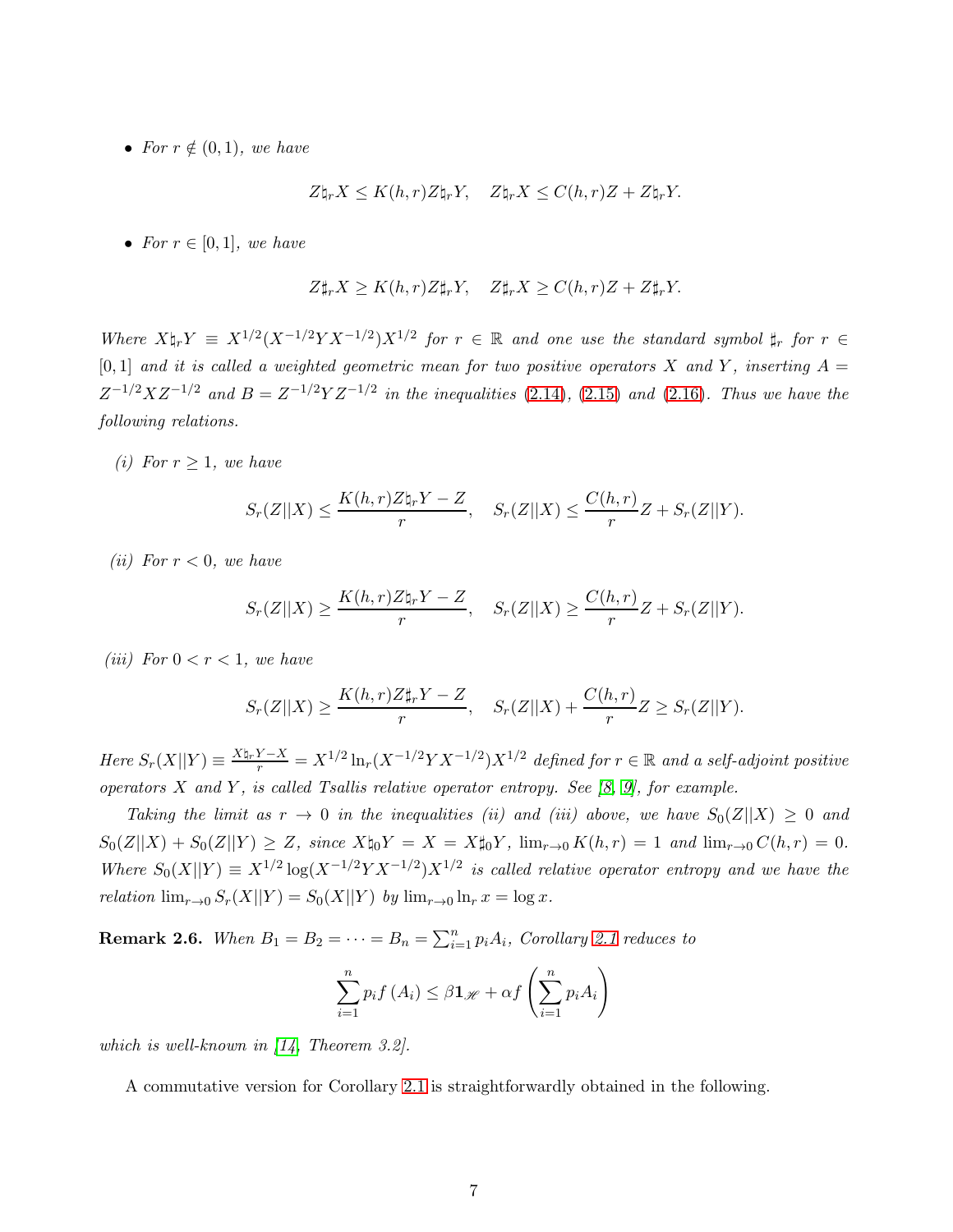<span id="page-7-0"></span>**Corollary 2.2.** Let  $f : [m, M] \to \mathbb{R}$  be a convex function,  $x_i, y_i \in [m, M]$   $(i = 1, \ldots, n)$ , and  $p_1, \ldots, p_n$ *be positive numbers with*  $\sum_{i=1}^{n} p_i = 1$ *. If*  $\sum_{i=1}^{n} p_i x_i = \sum_{i=1}^{n} p_i y_i$ *, then for a given*  $\alpha \ge 0$ 

<span id="page-7-2"></span>
$$
\sum_{i=1}^{n} p_i f(y_i) \le \beta + \alpha \sum_{i=1}^{n} p_i f(x_i),
$$
\n(2.17)

*where*  $\beta$  *is defined as in* [\(2.5\)](#page-3-4).

#### Remark 2.7.

- *(i)* It is worth emphasizing that we have not used the condition  $\sum_{i=1}^{k} p_i x_i \leq \sum_{i=1}^{k} p_i y_i$   $(k = 1, ..., n-1)$ 1*) in Corollary [2.2.](#page-7-0)*
- (*ii*) If one chooses  $x_1 = x_2 = \cdots = x_n = \sum_{i=1}^n p_i y_i$  in Corollary [2.2,](#page-7-0) then we deduce

$$
\sum_{i=1}^{n} p_i f(y_i) \leq \beta + \alpha f\left(\sum_{i=1}^{n} p_i y_i\right).
$$

*Actually, Corollary [2.2](#page-7-0) can be regarded as an extension of the reverse of scalar Jensen inequality.*

By choosing appropriate  $\alpha$  and  $\beta$ , we obtain the following result.

<span id="page-7-1"></span>**Corollary 2.3.** Let  $f : [m, M] \to \mathbb{R}$  be a convex function,  $x_i, y_i \in [m, M]$   $(i = 1, \ldots, n)$ , and  $p_1, \ldots, p_n$ *be positive numbers with*  $\sum_{i=1}^{n} p_i = 1$ *. If*  $f(t) > 0$  *for all*  $t \in [m, M]$  *and*  $\sum_{i=1}^{n} p_i x_i = \sum_{i=1}^{n} p_i y_i$ *, then* 

<span id="page-7-3"></span>
$$
\sum_{i=1}^{n} p_i f(y_i) \le K(m, M, f) \sum_{i=1}^{n} p_i f(x_i),
$$
\n(2.18)

where  $K(m, M, f) = \max \left\{ \frac{a_f t + b_f}{f(t)} \right\}$  $\left\{ \frac{f^{t+b}f}{f(t)}: t \in [m, M] \right\}$ *. Additionally,* 

<span id="page-7-4"></span>
$$
\sum_{i=1}^{n} p_i f(y_i) \le C(m, M, f) + \sum_{i=1}^{n} p_i f(x_i),
$$
\n(2.19)

*where*  $C(m, M, f) = \max\{a_f t + b_f - f(t) : t \in [m, M]\}.$ 

<span id="page-7-5"></span>**Remark 2.8.** We relax the condition  $\sum_{i=1}^{n} p_i x_i = \sum_{i=1}^{n} p_i y_i$  in Corollaries [2.2](#page-7-0) and [2.3](#page-7-1) to  $\sum_{i=1}^{n} p_i x_i \leq$  $\sum_{i=1}^{n} p_i y_i$ . But we impose on the monotone decreasingness to the function f. We keep the other *conditions as they are. Then we also have the inequalities* [\(2.17\)](#page-7-2)*,* [\(2.18\)](#page-7-3) *and* [\(2.19\)](#page-7-4)*.*

*Let*  $0 < \epsilon \ll 1$ . We here set  $m = \epsilon$ ,  $M = 1$ ,  $f(t) = -\log t$ ,  $y_i = q_i$  and  $x_i = p_i$  in Corollary [2.3.](#page-7-1) Then  $K(\epsilon, 1, -\log) = \max_{\epsilon \leq t < 1} \left( \frac{\log \epsilon}{\epsilon - 1} \right)$  $\epsilon-1$  $t-1$  $\left(\frac{t-1}{\log t}\right) = \frac{\log \epsilon}{\epsilon - 1} > 0$ , since the function  $\frac{t-1}{\log t}$  is monotone  $increasing\; on\; t\; \in\; (0,1)\; and\; \lim_{t\to 1}\frac{t-1}{\log t} \;=\; 1$ . We also find  $C(\epsilon, 1, -\log) \;=\; \max_{\epsilon\leq t\leq 1} g(t)$ , where  $g(t) \equiv \frac{\log \epsilon}{\epsilon - 1}$  $\frac{\log \epsilon}{\epsilon - 1}(1-t) + \log t$ *. By easy computations, we have*  $g'(t) = \frac{1}{t} - \frac{\log \epsilon}{\epsilon - 1}$  $\frac{\log \epsilon}{\epsilon - 1}$  and  $g''(t) = -t^{-2} < 0$ , we thus *find*  $g(t)$  *takes a maximum value at*  $t = \frac{\epsilon - 1}{\log \epsilon}$  $\frac{\epsilon-1}{\log \epsilon}$  and it is  $C(\epsilon, 1, -\log) = g(\frac{\epsilon-1}{\log \epsilon})$  $\frac{\epsilon-1}{\log \epsilon}$ ) =  $-\log \frac{\log \epsilon}{\epsilon-1} + \frac{\log \epsilon}{\epsilon-1} - 1 =$  $\log S(\epsilon)$ , where we used the property  $S(h^{-1}) = S(h)$  for the Specht ratio  $S(h) \equiv \frac{h^{\frac{1}{h-1}}}{h}$  $\frac{h^{n-1}}{e \log h^{\frac{1}{h-1}}}$  given in [\[15\]](#page-12-1) *with*  $h = M/m$ .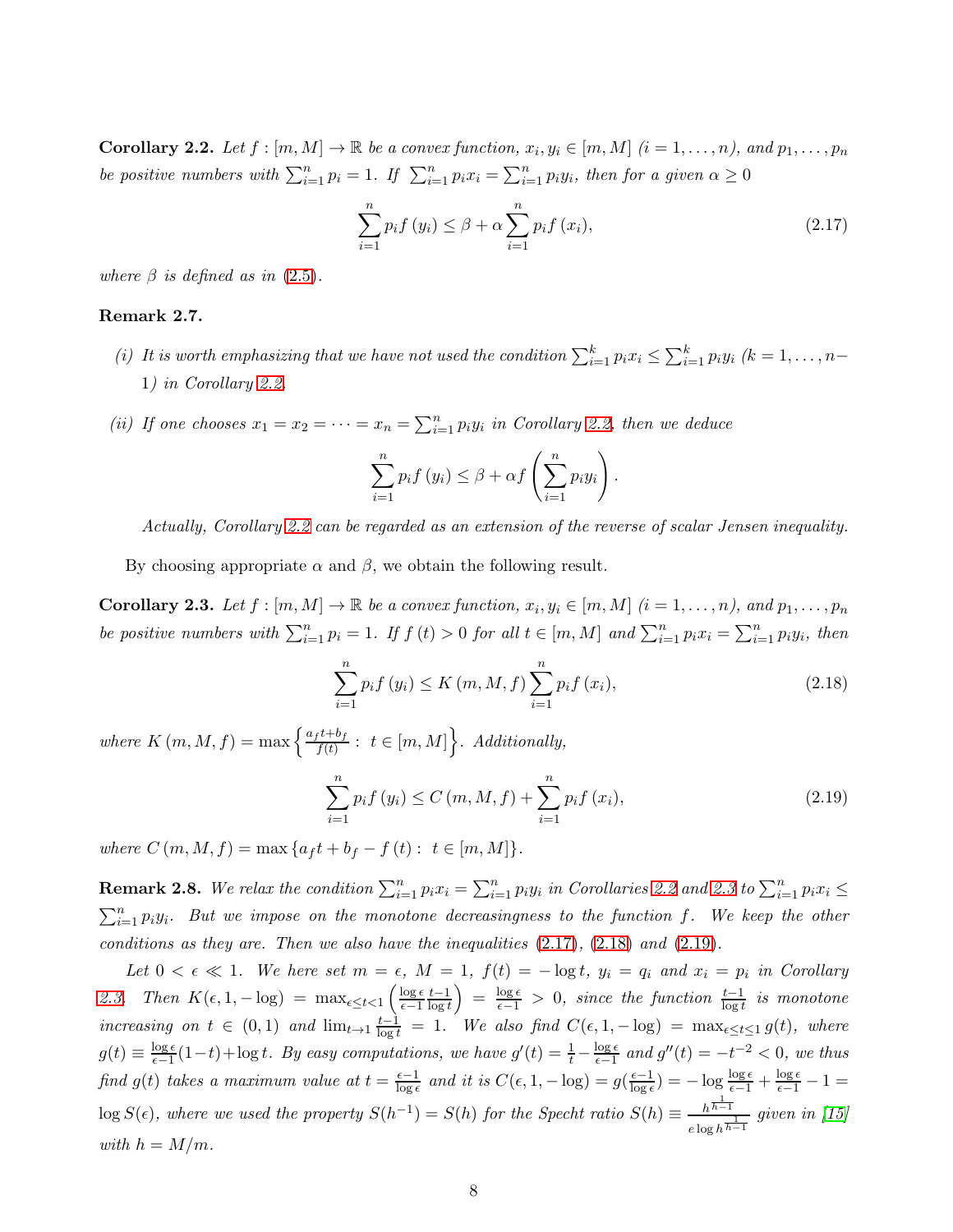Under the assumption  $\sum_{i=1}^{n} p_i^2 \leq \sum_{i=1}^{n} p_i q_i$  with  $\sum_{i=1}^{n} q_i = 1$ , we thus obtain the inequalities:

$$
-\left(\frac{\epsilon-1}{\log \epsilon}\right) \sum_{i=1}^n p_i \log q_i \le -\sum_{i=1}^n p_i \log p_i, \quad -\sum_{i=1}^n p_i \log q_i - \log S(\epsilon) \le -\sum_{i=1}^n p_i \log p_i.
$$

*Both inequalities give the reverses of information inequality (Shannon inequality) [\[2\]](#page-11-5):*

<span id="page-8-1"></span>
$$
H(\mathbf{p}) \equiv -\sum_{i=1}^{n} p_i \log p_i \le -\sum_{i=1}^{n} p_i \log q_i.
$$
 (2.20)

*Here*  $H(\mathbf{p})$  *is often called Shannon entropy (information entropy) where*  $\mathbf{p} = \{p_1, p_2, \ldots, p_n\}$ . It *may be noted that*  $\{p_1, p_2, p_3\} = \{\frac{1}{3}, \frac{1}{3}\}$  $\frac{1}{3}, \frac{1}{3}$  $\frac{1}{3}$  and  $\{q_1, q_2, q_3\} = \{\frac{1}{6}, \frac{1}{3}\}$  $\frac{1}{3}, \frac{1}{2}$  $\frac{1}{2}$  satisfy the condition  $\sum_{i=1}^{3} p_i^2 =$  $\sum_{i=1}^{3} p_i q_i$ , and also  $\{p_1, p_2, p_3\} = \{\frac{1}{4}, \frac{1}{4}\}$  $\frac{1}{4}, \frac{1}{2}$  $\frac{1}{2}$  and  $\{q_1, q_2, q_3\} = \{\frac{1}{10}, \frac{1}{10}, \frac{4}{5}\}$  $\left\{ \frac{4}{5} \right\}$  satisfy the condition  $\sum_{i=1}^3 p_i^2 <$  $\sum_{i=1}^{3} p_i q_i$ , for example.

*Similarly, we set*  $m = \epsilon$ *,*  $M = 1$ *,*  $f(t) = -\log t$ *,*  $y_i = p_i$  and  $x_i = q_i$  in Corollary [2.3.](#page-7-1) Then we *obtain the following inequalities:*

<span id="page-8-0"></span>
$$
-\sum_{i=1}^{n} p_i \log p_i \le -\left(\frac{\log \epsilon}{\epsilon - 1}\right) \sum_{i=1}^{n} p_i \log q_i, \quad -\sum_{i=1}^{n} p_i \log p_i \le \log S(\epsilon) - \sum_{i=1}^{n} p_i \log q_i, \tag{2.21}
$$

 $under the assumption \sum_{i=1}^{n} p_i q_i \leq \sum_{i=1}^{n} p_i^2$ . Since  $\frac{\log \epsilon}{\epsilon - 1} > 1$  *for*  $0 < \epsilon < 1$  *and*  $\log S(\epsilon)$  *is decreasing on*  $0 < \epsilon < 1$  and  $\log S(\epsilon) > 0$  with  $\lim_{\epsilon \to 0} \log S(\epsilon) = \infty$  and  $\lim_{\epsilon \to 1} \log S(\epsilon) = 0$ , both inequalities [\(2.21\)](#page-8-0) *above do not refine the information inequality given in* [\(2.20\)](#page-8-1)*.*

## 3 Conclusion and discussion

We studied Karamata type inequality in both commutative case and non-commutative case. Firstly, in commutative case, we gave the generalized Karamata type inequality by the use of convexity without the condition  $\sum_{i=1}^{k} p_i x_i \leq \sum_{i=1}^{k} p_i y_i$  for  $k = 1, 2, ..., n-1$  as one of main results. As a corollary, we obtained two different type inequalities. By relaxing the condition  $\sum_{i=1}^{n} p_i x_i = \sum_{i=1}^{n} p_i y_i$  to  $\sum_{i=1}^n p_i x_i \leq \sum_{i=1}^n p_i y_i$  but imposing the monotone decreasingness on the function f, then we obtained two different type inequalities for information inequality (Shannon inequality). We actually showed the existence the probability distributions satisfying the condition  $\sum_{i=1}^n p_i^2 \leq \sum_{i=1}^n p_i q_i$ . Secondly in non-commutative case, we gave Karamata type inequality for a self-adjoint operators and positive linear mappings by the use of convexity, as one of main results. As applications of this result, we gave interesting inequalities for von Neumann entropy and quantum Tsallis entropy. These inequalities interpolate the non-negativity for their entropies and their refinements for the weaker version of Fannes's type inequality. Finally, we estimated the bounds for Tsallis relative operator entropy.

Concluding this article, we try to obtain parametric extended results for Remark [2.8,](#page-7-5) by the similar application to a generalized function. It is known that we have r-parametric extended information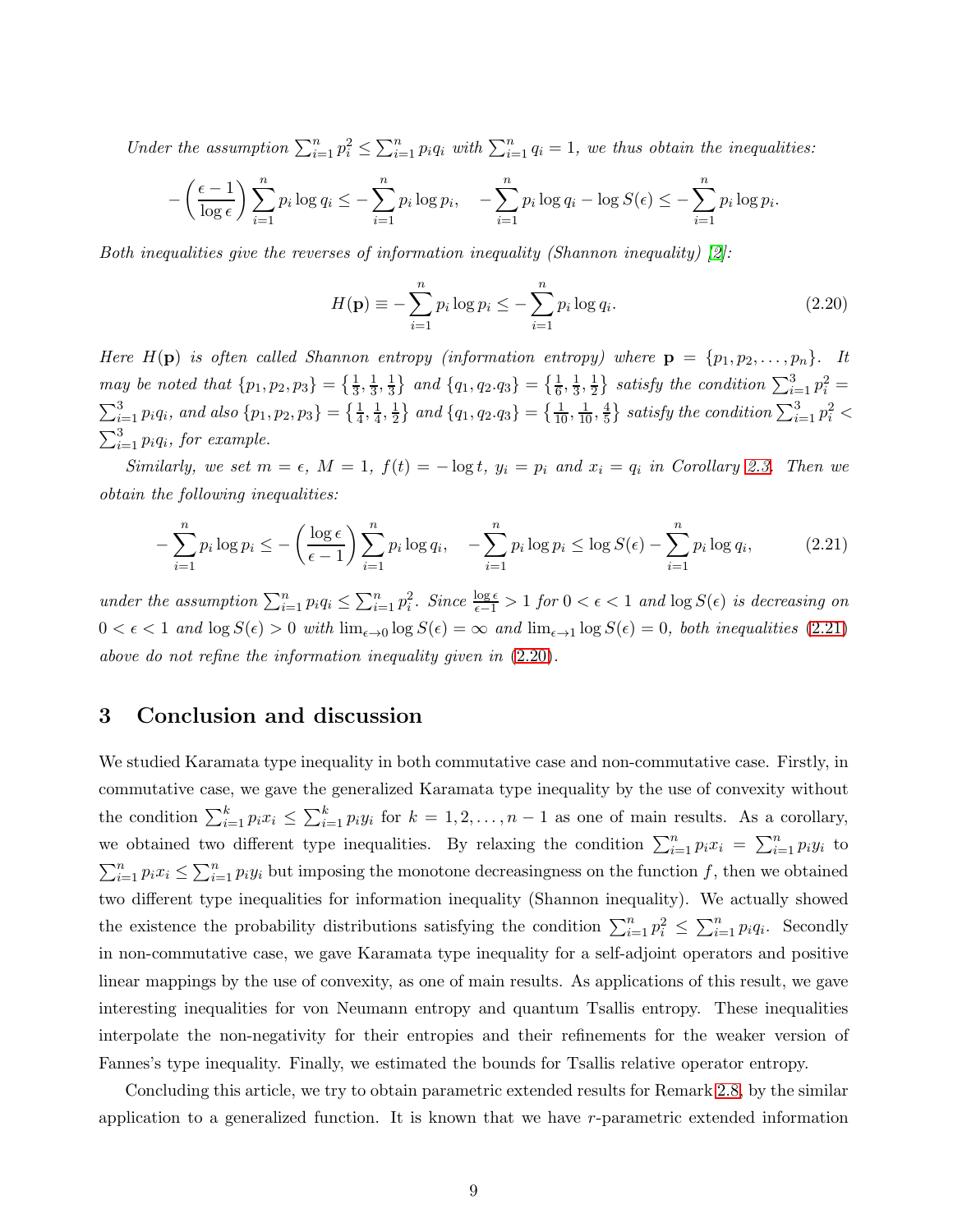inequality in the form [\[5\]](#page-11-12):

$$
H_r(\mathbf{p}) \equiv -\sum_{i=1}^n p_i^{1-r} \ln_r p_i \le -\sum_{i=1}^n p_i^{1-r} \ln_r q_i
$$

which can be proven by

$$
0 = -\ln_r \sum_{i=1}^n \left( p_i \frac{q_i}{p_i} \right) \le -\sum_{i=1}^n p_i \ln_r \frac{q_i}{p_i} = \sum_{i=1}^n \frac{p_i - p_i^{1-r} q_i^r}{r} = -\sum_{i=1}^n p_i^{1-r} \ln_r q_i + \sum_{i=1}^n p_i^{1-r} \ln_r p_i.
$$

By simple computations, we have Tsallis relative entropy can be deformed as

$$
H_r(\mathbf{p}) = -\sum_{i=1}^n p_i^{1-r} \ln_r p_i = \sum_{i=1}^n p_i \ln_r \frac{1}{p_i}.
$$

However the following inequality

<span id="page-9-0"></span>
$$
\sum_{i=1}^{n} p_i \ln_r \frac{1}{p_i} \le \sum_{i=1}^{n} p_i \ln_r \frac{1}{q_i}
$$
\n(3.1)

does not hold in general, since  $\sum_{i=1}^{n} p_i \ln_r \frac{1}{q_i}$  $\frac{1}{q_i} \neq -\sum_{i=1}^n p_i^{1-r} \ln_r q_i$  for  $r > 0$ , in general. Therefore it is natural to find constants  $c_1 > 0$  and  $c_2 > 0$  such that

$$
\sum_{i=1}^{n} p_i \ln_r \frac{1}{p_i} \le c_1 \sum_{i=1}^{n} p_i \ln_r \frac{1}{q_i}, \quad \sum_{i=1}^{n} p_i \ln_r \frac{1}{p_i} \le c_2 + \sum_{i=1}^{n} p_i \ln_r \frac{1}{q_i}.
$$

Actually, we can analyze our aimed inequality such as

$$
\sum_{i=1}^{n} p_i \ln_r \frac{1}{p_i} = -\sum_{i=1}^{n} p_i^{1-r} \ln_r p_i \leq -\sum_{i=1}^{n} p_i^{1-r} \ln_r q_i \leq c_1 \sum_{i=1}^{n} p_i \ln_r \frac{1}{q_i}.
$$

The last inequality in the above holds if there exists  $c_1 > 0$  such that  $q_i \leq c_1^{\frac{1}{r}} p_i$  for any  $r > 0$  and any  $i = 1, \ldots, n$ . Similarly we can analyze our aimed inequality such as

$$
\sum_{i=1}^{n} p_i \ln_r \frac{1}{p_i} = -\sum_{i=1}^{n} p_i^{1-r} \ln_r p_i \leq -\sum_{i=1}^{n} p_i^{1-r} \ln_r q_i \leq c_2 + \sum_{i=1}^{n} p_i \ln_r \frac{1}{q_i}.
$$

The last inequality in the above holds if there exists  $c_2$  such that  $0 < c_2 < \frac{1}{r}$  $\frac{1}{r}$  and  $q_i \leq (1 - rc_2)^{\frac{1}{r}} p_i$  for any  $r > 0$  and any  $i = 1, \ldots, n$ . For these cases, we can not give the explicit forms for constants  $c_1$  and  $c_2$  and need a condition on two probability distributions. For the cases of  $c_1$ , it is necessary to satisfy  $p_i > 0$ , at least. For the case  $c_2$ , it is also necessary to satisfy  $q_i > 0$ , at least. And the constants  $c_1$ and  $c_2$  have to vary to satisfy the corresponding conditions. They are no longer constants. In order to give the explicit forms for constants  $c_1$  and  $c_2$  under a certain condition of the probability distributions  $\mathbf{p} = \{p_1, \ldots, p_n\}$  and  $\mathbf{q} = \{q_1, \ldots, q_n\}$ , we apply the method in Remark [2.8.](#page-7-5) We set  $m = \epsilon$ ,  $M = 1$ ,  $y_i = p_i, x_i = q_i$  and the function  $f_r(t) = \ln_r t^{-1} = \frac{t^{-r}-1}{r}$  $\frac{r-1}{r}$  for  $0 < t < 1$  and  $r > 0$ . Since the function  $\ln_r t \equiv \frac{t^r - 1}{r}$  $\frac{-1}{r}$  uniformly converges to the usual logarithmic function log t in the limit  $r \to 0$ ,  $f_r(t)$ converges to  $-\log t$  in the limit  $r \to 0$ . We easily find  $f'_r(t) = -t^{-r-1} \leq 0$ ,  $f''_r(t) = (r+1)t^{-r-2} \geq 0$ ,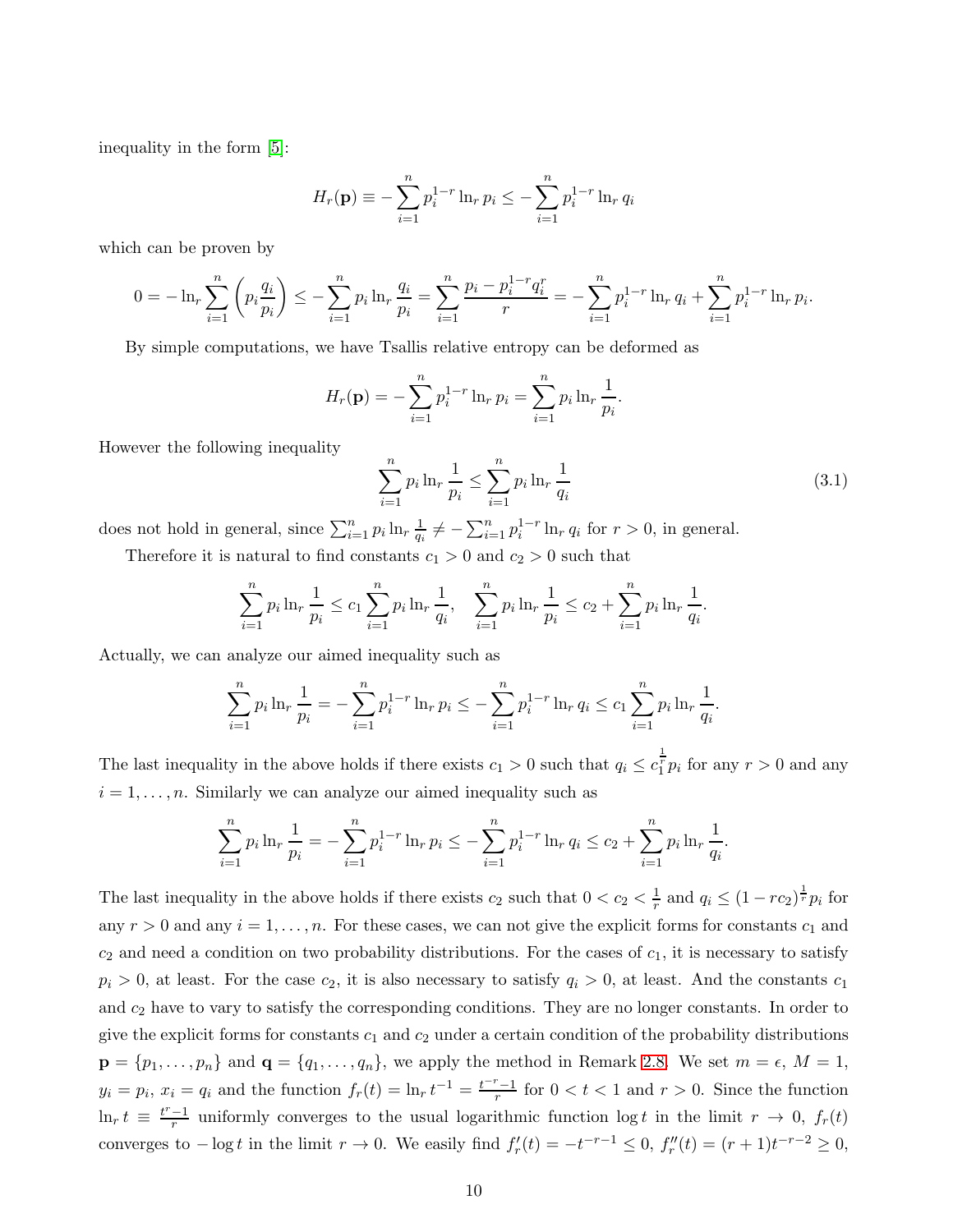$a_{f_r} = \frac{1 - \epsilon^{-r}}{r(1 - \epsilon)}$  $\frac{1-\epsilon^{-r}}{r(1-\epsilon)}$  and  $b_{f_r} = \frac{\epsilon^{-r}-1}{r(1-\epsilon)}$  $\frac{\epsilon^{-r}-1}{r(1-\epsilon)}$ . Then  $K(\epsilon, 1, f_r) = \max_{\epsilon \leq t < 1} g_r(t)$ , where  $g_r(t) \equiv \frac{(1-\epsilon^{-r})(t-1)}{(1-\epsilon)(t^{-r}-1)}$ . Then we calculate  $g'_r(t) = \frac{(1 - \epsilon^{-r})t^{r-1}h_r(t)}{(1 - \epsilon)(t^{r-1})^2}$ , where  $h_r(t) \equiv r(t-1) - t(t^r - 1)$  for  $0 < t < 1$  and  $r > 0$ . Since  $h'_r(t) = r + 1 - (r + 1)t^r$  and  $h''_r(t) = -r(r + 1)t^{r-1} < 0$  for  $r > 0$ , we have  $h'_r(t) \ge h'_r(1) = 0$  which implies  $h_r(t) \leq h_r(1) = 0$ . According to the fact  $\frac{1-\epsilon^{-r}}{1-\epsilon} \leq 0$  for  $\epsilon \ll 1$  and  $r > 0$ , we find  $g'_r(t) \geq 0$ . Thus we obtain  $K(\epsilon, 1, f_r) = g_r(1) = \frac{\ln_r \epsilon^{-1}}{1-\epsilon} > 0$ . We also calculate  $C(\epsilon, 1, f_r) = \max_{\epsilon \le t \le 1} g_r(t)$ , where  $g_r(t) \equiv \frac{\ln_r \epsilon^{-1}}{1-\epsilon}$  $\frac{\ln e^{-1}}{1-e}(1-t) - \ln_r t^{-1}$ . We easily find  $g'_r(t) = \frac{\ln_r e^{-1}}{e^{-1}} + t^{-r-1}$  and  $g''_r(t) = -(r+1)t^{-r-2} \le 0$  so that  $g_r(t)$  takes a maximum at  $t = \left(\frac{1-\epsilon}{\ln_r \epsilon^{-1}}\right)^{\frac{1}{r+1}}$  and

$$
C(\epsilon, 1, f_r) = g\left(\left(\frac{1-\epsilon}{\ln_r \epsilon^{-1}}\right)^{\frac{1}{r+1}}\right) = \frac{\ln_r \epsilon^{-1}}{1-\epsilon} - \left(\frac{\ln_r \epsilon^{-1}}{1-\epsilon}\right)^{\frac{r}{r+1}} - \ln_r \left(\frac{\ln_r \epsilon^{-1}}{1-\epsilon}\right)^{\frac{1}{r+1}} \equiv l s_r(\epsilon).
$$

Thus we have the following inequalities with  $c_1 = \frac{\ln_r \epsilon^{-1}}{1-\epsilon}$  and  $c_2 = ls_r(\epsilon)$ :

<span id="page-10-0"></span>
$$
\sum_{i=1}^{n} p_i \ln_r \frac{1}{p_i} \le \left(\frac{\ln_r \epsilon^{-1}}{1-\epsilon}\right) \sum_{i=1}^{n} p_i \ln_r \frac{1}{q_i}, \quad \sum_{i=1}^{n} p_i \ln_r \frac{1}{p_i} \le l s_r(\epsilon) + \sum_{i=1}^{n} p_i \ln_r \frac{1}{q_i},\tag{3.2}
$$

under the assumption  $\sum_{i=1}^n p_i q_i \leq \sum_{i=1}^n p_i^2$ . Thus we obtained two parametric extended inequalities (difference type and ratio type) under a certain assumption, with two constants  $c_1$  and  $c_2$ , although the inequalities do not hold in general for the cases  $c_1 = 1$  or  $c_2 = 0$ . This means our established mathematical tool, namely Corollary [2.2](#page-7-0) is applicable to obtain some results in natural science. These inequalities [\(3.2\)](#page-10-0) recover the inequalities [\(2.21\)](#page-8-0) in the limit  $r \to 0$ . The reverse inequalities for a kind of the inequality [\(3.1\)](#page-9-0) are similarly obtained in the following:

$$
\left(\frac{1-\epsilon}{\ln_{r} \epsilon^{-1}}\right) \sum_{i=1}^{n} p_{i} \ln_{r} \frac{1}{q_{i}} \leq \sum_{i=1}^{n} p_{i} \ln_{r} \frac{1}{p_{i}}, \quad \sum_{i=1}^{n} p_{i} \ln_{r} \frac{1}{q_{i}} - ls_{r}(\epsilon) \leq \sum_{i=1}^{n} p_{i} \ln_{r} \frac{1}{p_{i}},
$$

under the assumption  $\sum_{i=1}^{n} p_i^2 \leq \sum_{i=1}^{n} p_i q_i$ .

Finally, we study elementary properties on two constants  $c_1$  and  $c_2$ . In the sequel, we often denote c<sub>1</sub> and c<sub>2</sub> for simplicity, although they are the functions of  $\epsilon$  such as  $c_1 := c_1(\epsilon)$  and  $c_2 := c_2(c_1(\epsilon))$ . Let  $0 < \epsilon < 1$  and  $r > 0$ . We firstly find that  $\lim_{r\to 0} c_1 = \lim_{r\to 0} \frac{\ln_r \epsilon^{-1}}{1-\epsilon} = \frac{\log \epsilon}{\epsilon-1} = K(\epsilon, 1, -\log)$ and  $\lim_{r\to 0} c_2 = \lim_{r\to 0} l s_r(\epsilon) = \log S(\epsilon) = C(\epsilon, 1, -\log)$ . The constant  $l s_r(\epsilon)$  can be regarded as a parametric extension of  $\log S(\epsilon)$ . We find  $\frac{dc_1(\epsilon)}{d\epsilon}$  =  $\epsilon^{-r-1}\left\{-\epsilon^{r+1}+(r+1)\epsilon-r\right\}$  $\frac{r(\epsilon^r-1)^2}{(r(\epsilon^r-1)^2)} \leq 0$  so that we have  $c_1 = c_1(\epsilon) > c_1(1) = \lim_{\epsilon \to 1} = 1$ . The proof of  $\frac{dc_1}{d\epsilon} \leq 0$  can be done by putting  $k_r(\epsilon) \equiv -\epsilon^{r+1} + (r+1)\epsilon - r$ and calculating  $k'_r(\epsilon) = (r+1)(1-\epsilon^r) \ge 0$  with  $k_r(\epsilon) \le k_r(1) = 0$ . Since  $ls_r(\epsilon) = c_1 - c_1^{\frac{r}{r+1}} - \ln_r c_1^{\frac{1}{r+1}}$ , we consider the function  $l(c_1) = c_1 - c_1^{\frac{r}{r+1}} - \ln_r c_1^{\frac{1}{r+1}}$  for  $c_1 > 1$ . Since  $\frac{dl(c_1)}{dc_1} = 1 - c_1^{-\frac{1}{r+1}} \ge 0$  for  $r > 0$ and  $c_1 > 1$ . Thus we have  $l(c_1) \ge l(1) = 0$  and we have  $\lim_{c_1 \to 0} l(c_1) = \frac{1}{r}$  for  $0 < r < \infty$ . Therefore we have  $0 \leq ls_r(\epsilon) \leq \frac{1}{r}$  $\frac{1}{r}$ .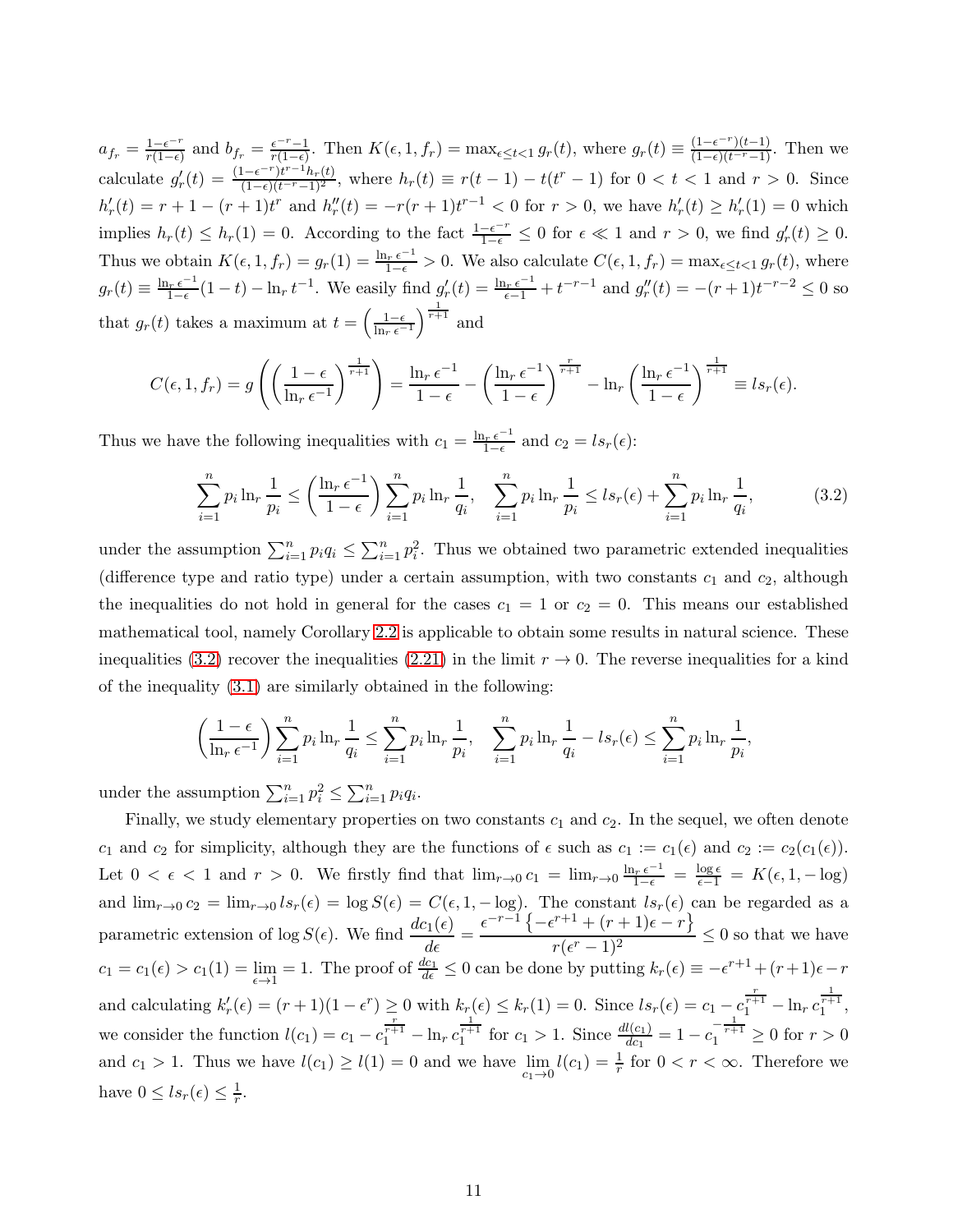## Acknowledgement

The authors would like to thank the referee for helping them to clarify the presentation of this paper. The author (S.F.) was partially supported by JSPS KAKENHI Grant Number 16K05257.

## <span id="page-11-2"></span>References

- <span id="page-11-5"></span>[1] K. W. Cheng, *Majorization: Its extensions and preservation theorems*, Tech. Rep., No.121, Department of Statistics, Stanford University, 1977.
- <span id="page-11-4"></span>[2] T. M. Cover and J. A. Thomas, *Elements of information theory*, Wiley and Sons, Second edition, 2006.
- <span id="page-11-1"></span>[3] S. S. Dragomir, *A weakened version of Davis–Choi–Jensen's inequality for normalised positive linear maps*, *Proyecciones.*, 36,81 (2017).
- <span id="page-11-12"></span>[4] L. Fuchs, *A new proof of an inequality of Hardy–Littlewood–Pólya*, *Mat. Tidssker.*, **13**, 53(1947).
- <span id="page-11-7"></span>[5] S. Furuichi, *Fundamental properties of Tsallis relative entropy*, *J. Math. Phys.*, 45, 4868(2004).
- <span id="page-11-8"></span>[6] S. Furuichi, *Trace inequalities in nonextensive statistical mechanics*, *Linear Alg. Appl.*, 418, 821(2006).
- <span id="page-11-10"></span>[7] S. Furuichi, *Matrix trace inequalities on the Tsallis entropy*, *J. Inequal. Pure Appl. Math.*, 9, 1(2008).
- <span id="page-11-11"></span>[8] S. Furuichi, K. Yanagi and K. Kuriyama, *A note on operator inequalities of Tsallis relative operator entropy*, *Linear Algebra Appl.*, 407, 19(2005).
- <span id="page-11-9"></span>[9] S. Furuichi and N. Minculete, *Inequalities for relative operator entropies and operator means*, *Acta Math. Vietnam.*, 43, 607(2018).
- <span id="page-11-0"></span>[10] T. Furuta, J. Mićić, J. Pečarić and Y. Seo, *Mond–Pečarić method in operator inequalities*, Element, Zagreb, 2005.
- <span id="page-11-3"></span>[11] J. Karamata, *Sur une in´egalit´e relative aux fonctions convexes*, *Publ. Math. Univ. Belgrade.*, 1, 145(1932).
- <span id="page-11-6"></span>[12] A. W. Marshall and I. Olkin, *Inequalities: Theory of majorization and its applications*, Academic Press, 1979.
- [13] M. A. Nielsen and I. L. Chuang, *Quantum computation and quantum information*, Cambridge University Press, 2000.